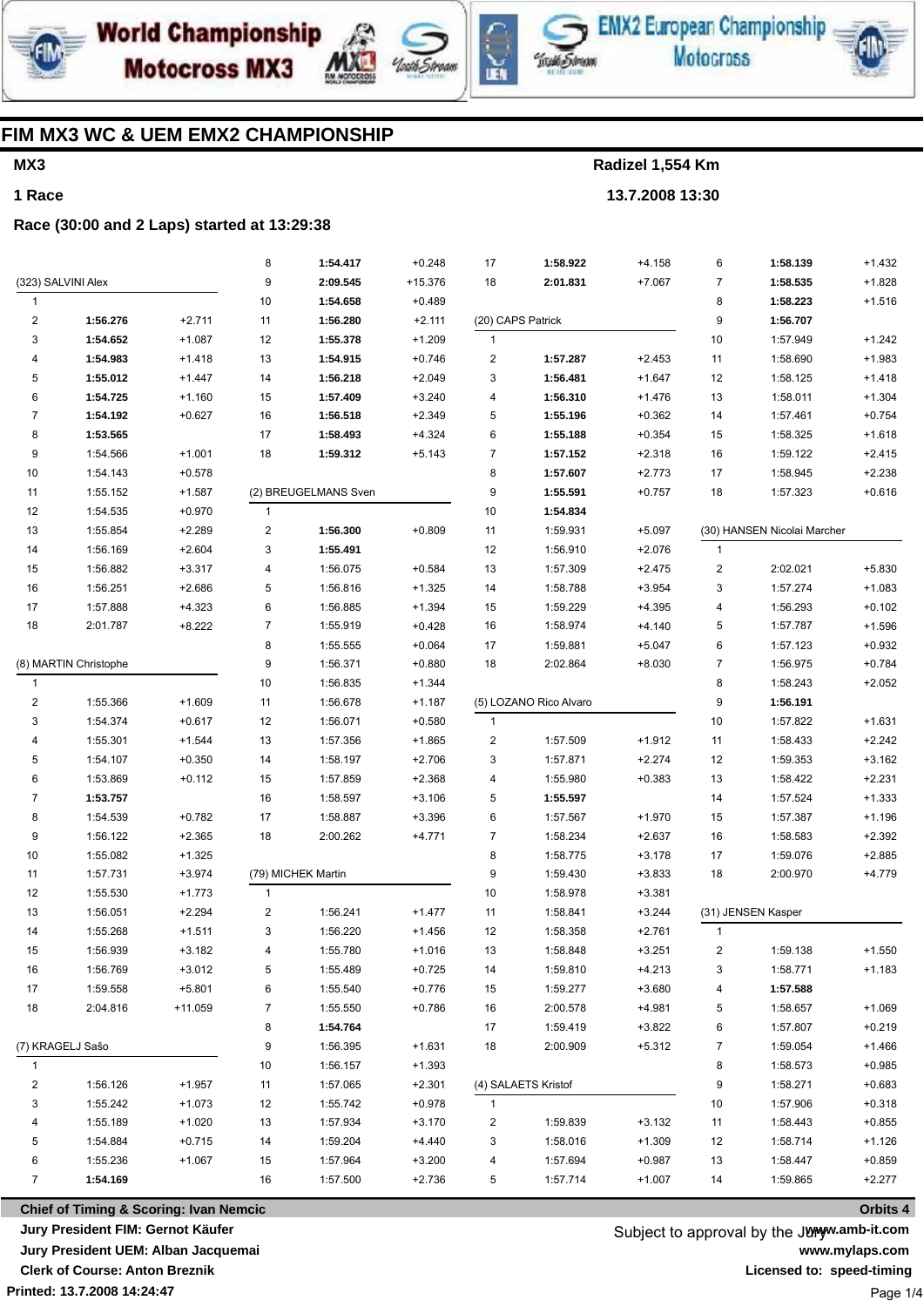





**EMX2 European Championship Motocross** 



## **FIM MX3 WC & UEM EMX2 CHAMPIONSHIP**

## **MX3**

**1 Race**

**Radizel 1,554 Km**

**13.7.2008 13:30**

### **Race (30:00 and 2 Laps) started at 13:29:38**

| 15                      | 1:58.595             | $+1.007$             | 4               | 1:58.640            | $+0.336$              | 13           | 2:01.746             | $+4.473$ | $\overline{2}$          | 2:05.212               | $+6.078$             |
|-------------------------|----------------------|----------------------|-----------------|---------------------|-----------------------|--------------|----------------------|----------|-------------------------|------------------------|----------------------|
| 16                      | 1:58.496             | $+0.908$             | 5               | 1:58.304            |                       | 14           | 2:01.412             | $+4.139$ | 3                       | 2:00.227               | $+1.093$             |
| 17                      | 1:58.443             | $+0.855$             | 6               | 1:58.816            | $+0.512$              | 15           | 2:02.370             | $+5.097$ | 4                       | 2:00.415               | $+1.281$             |
| 18                      | 2:01.709             | $+4.121$             | 7               | 1:58.907            | $+0.603$              | 16           | 2:02.389             | $+5.116$ | 5                       | 2:02.854               | $+3.720$             |
|                         |                      |                      | 8               | 1:59.495            | $+1.191$              | 17           | 2:02.148             | $+4.875$ | 6                       | 2:01.780               | $+2.646$             |
| (213) PYRHÖNEN Antii    |                      |                      | 9               | 2:00.096            | $+1.792$              | 18           | 2:01.634             | $+4.361$ | 7                       | 1:59.134               |                      |
| 1                       |                      |                      | 10              | 1:59.281            | $+0.977$              |              |                      |          | 8                       | 1:59.557               | $+0.423$             |
| 2                       | 2:00.010             | $+2.436$             | 11              | 1:59.818            | $+1.514$              |              | (6) ŽERAVA Martin    |          | 9                       | 1:59.446               | $+0.312$             |
| 3                       | 1:59.019             | $+1.445$             | 12              | 1:59.100            | $+0.796$              | $\mathbf{1}$ |                      |          | 10                      | 1:59.288               | $+0.154$             |
| 4                       | 1:58.877             | $+1.303$             | 13              | 1:59.056            | $+0.752$              | 2            | 2:02.625             | $+4.220$ | 11                      | 1:59.401               | $+0.267$             |
| 5                       | 1:58.446             | $+0.872$             | 14              | 2:00.738            | $+2.434$              | 3            | 2:01.283             | $+2.878$ | 12                      | 2:01.099               | $+1.965$             |
| 6                       | 1:57.574             |                      | 15              | 2:00.160            | $+1.856$              | 4            | 1:59.330             | $+0.925$ | 13                      | 1:59.706               | $+0.572$             |
| 7                       | 1:58.293             | $+0.719$             | 16              | 1:59.718            | $+1.414$              | 5            | 2:00.023             | $+1.618$ | 14                      | 2:02.198               | $+3.064$             |
| 8                       | 1:57.994             | $+0.420$             | 17              | 2:01.039            | $+2.735$              | 6            | 1:58.405             |          | 15                      | 1:59.364               | $+0.230$             |
| 9                       | 1:59.556             | $+1.982$             | 18              | 2:02.254            | $+3.950$              | 7            | 1:59.274             | $+0.869$ | 16                      | 1:59.944               | $+0.810$             |
| 10                      | 1:58.227             | $+0.653$             |                 |                     |                       | 8            | 1:58.620             | $+0.215$ | 17                      | 2:01.634               | $+2.500$             |
| 11                      | 2:00.963             | $+3.389$             |                 | (203) STLOUKAL Petr |                       | 9            | 1:59.185             | $+0.780$ | 18                      | 2:04.288               | $+5.154$             |
| 12                      | 2:00.188             | $+2.614$             | $\mathbf{1}$    |                     |                       | 10           | 1:58.898             | $+0.493$ |                         |                        |                      |
| 13                      | 1:58.678             | $+1.104$             | 2               | 2:04.072            | $+6.473$              | 11           | 1:58.793             | $+0.388$ |                         | (128) HIRSCHMUGL Mario |                      |
| 14                      | 1:58.398             | $+0.824$             | 3               | 2:00.523            | $+2.924$              | 12           | 1:58.854             | $+0.449$ | $\mathbf{1}$            |                        |                      |
| 15                      | 1:58.908             | $+1.334$             | 4               | 1:59.282            | $+1.683$              | 13           | 1:59.040             | $+0.635$ | $\overline{\mathbf{c}}$ | 2:03.481               | $+5.718$             |
| 16                      | 2:04.762             | $+7.188$             | 5               | 1:59.671            | $+2.072$              | 14           | 2:00.121             | $+1.716$ | 3                       | 2:00.736               | $+2.973$             |
| 17                      | 2:02.827             | $+5.253$             | 6               | 1:58.241            | $+0.642$              | 15           | 2:01.141             | $+2.736$ | 4                       | 2:00.345               | $+2.582$             |
| 18                      | 2:05.544             | $+7.970$             | 7               | 1:58.307            | $+0.708$              | 16           | 1:59.965             | $+1.560$ | 5                       | 1:57.763               |                      |
|                         |                      |                      | 8               | 1:57.599            |                       | 17           | 1:59.081             | $+0.676$ | 6                       | 1:59.652               | $+1.889$             |
|                         | (142) LELJAK Marko   |                      | 9               | 2:00.162            | $+2.563$              | 18           | 1:59.712             | $+1.307$ | 7                       | 1:58.325               | $+0.562$             |
| $\mathbf{1}$            |                      |                      | 10              | 1:59.321            | $+1.722$              |              |                      |          | 8                       | 1:59.185               | $+1.422$             |
| 2                       | 2:01.375             | $+3.497$             | 11              | 2:00.248            | $+2.649$              |              | (180) ALLIER Thomas  |          | 9                       | 1:59.588               | $+1.825$             |
| 3                       | 1:59.405             | $+1.527$             | 12              | 1:58.332            | $+0.733$              | 1            |                      |          | 10                      | 2:00.650               | $+2.887$             |
| 4                       | 1:57.949             | $+0.071$             | 13              | 1:59.347            | $+1.748$              | 2            | 2:54.881             | +58.824  | 11                      | 2:02.207               | $+4.444$             |
| 5                       | 2:00.065             | $+2.187$             | 14              | 2:01.289            | $+3.690$              | 3            | 1:57.902             | $+1.845$ | 12                      | 2:01.715               | $+3.952$             |
| 6                       | 2:01.456             | $+3.578$             | 15              | 2:00.647            | $+3.048$              | 4            | 1:56.560             | $+0.503$ | 13                      | 2:01.048               | $+3.285$             |
| 7                       | 1:59.042             | $+1.164$             | 16              | 2:00.212            | $+2.613$              | 5            | 1:58.574             | $+2.517$ | 14                      | 2:02.518               | $+4.755$             |
| 8                       | 1:57.878             |                      | 17              | 2:01.699            | $+4.100$              | 6            | 1:56.057             |          | 15                      | 2:03.414               | $+5.651$             |
| 9                       | 1:57.934             | $+0.056$             | 18              | 2:02.053            | $+4.454$              | 7            | 1:57.512             | $+1.455$ | 16                      | 2:04.251               | $+6.488$             |
| 10                      | 1:58.495             | $+0.617$             |                 |                     |                       | 8            | 1:59.126             | $+3.069$ | 17                      | 2:03.446               | $+5.683$             |
| 11                      | 1:59.257             | $+1.379$             | (134) MOZE Jaka |                     |                       | 9            | 1:56.322             | $+0.265$ | 18                      | 2:07.123               | $+9.360$             |
| 12                      | 2:00.118             | $+2.240$             | 1               |                     |                       | 10           | 1:57.683             | $+1.626$ |                         |                        |                      |
| 13                      | 1:59.575             | $+1.697$             | 2               | 1:59.063            | $+1.790$              | 11           | 1:57.157             | $+1.100$ |                         | (74) STEINBERGS Ivo    |                      |
|                         |                      |                      |                 |                     |                       | 12           | 1:57.049             | $+0.992$ | $\mathbf{1}$            |                        |                      |
| 14                      | 1:59.836             | $+1.958$             | 3               | 1:57.273            |                       |              |                      |          |                         |                        |                      |
| 15                      | 2:00.196             | $+2.318$             | 4               | 1:57.744            | $+0.471$              | 13           | 1:57.441             | $+1.384$ | 2                       | 2:17.887               | $+19.189$            |
| 16                      | 2:02.423             | $+4.545$             | 5               | 1:57.362            | $+0.089$              | 14           | 1:58.110             | $+2.053$ | 3                       | 2:02.058               | $+3.360$             |
| 17                      | 2:03.206             | $+5.328$             | 6               | 1:57.933            | $+0.660$              | 15           | 1:58.607             | $+2.550$ | 4                       | 2:02.442               | $+3.744$             |
| 18                      | 2:04.397             | $+6.519$             | 7               | 1:57.395            | $+0.122$              | 16           | 1:57.773             | $+1.716$ | 5                       | 2:00.524               | $+1.826$             |
|                         |                      |                      | 8               | 1:58.371            | $+1.098$              | 17           | 1:57.017             | $+0.960$ | 6                       | 1:58.824               | $+0.126$             |
|                         | (200) MACA František |                      | 9               | 1:59.421            | $+2.148$              | 18           | 1:58.748             | $+2.691$ | 7                       | 1:59.327               | $+0.629$             |
| $\mathbf{1}$            |                      |                      | 10              | 1:58.881            | $+1.608$              |              |                      |          | 8                       | 1:58.698               |                      |
| $\overline{\mathbf{c}}$ | 2:02.431             | $+4.127$<br>$+2.288$ | 11<br>12        | 1:58.456            | $+1.183$<br>$+17.391$ |              | (205) SMREKAR Damjan |          | 9<br>10                 | 1:59.723<br>1:59.707   | $+1.025$<br>$+1.009$ |

**Printed: 13.7.2008 14:24:47 Chief of Timing & Scoring: Ivan Nemcic Jury President FIM: Gernot Käufer Jury President UEM: Alban Jacquemai Clerk of Course: Anton Breznik**

Subject to approval by the Juryw.amb-it.com **www.mylaps.com Licensed to: speed-timing** Page 2/4

**Orbits 4**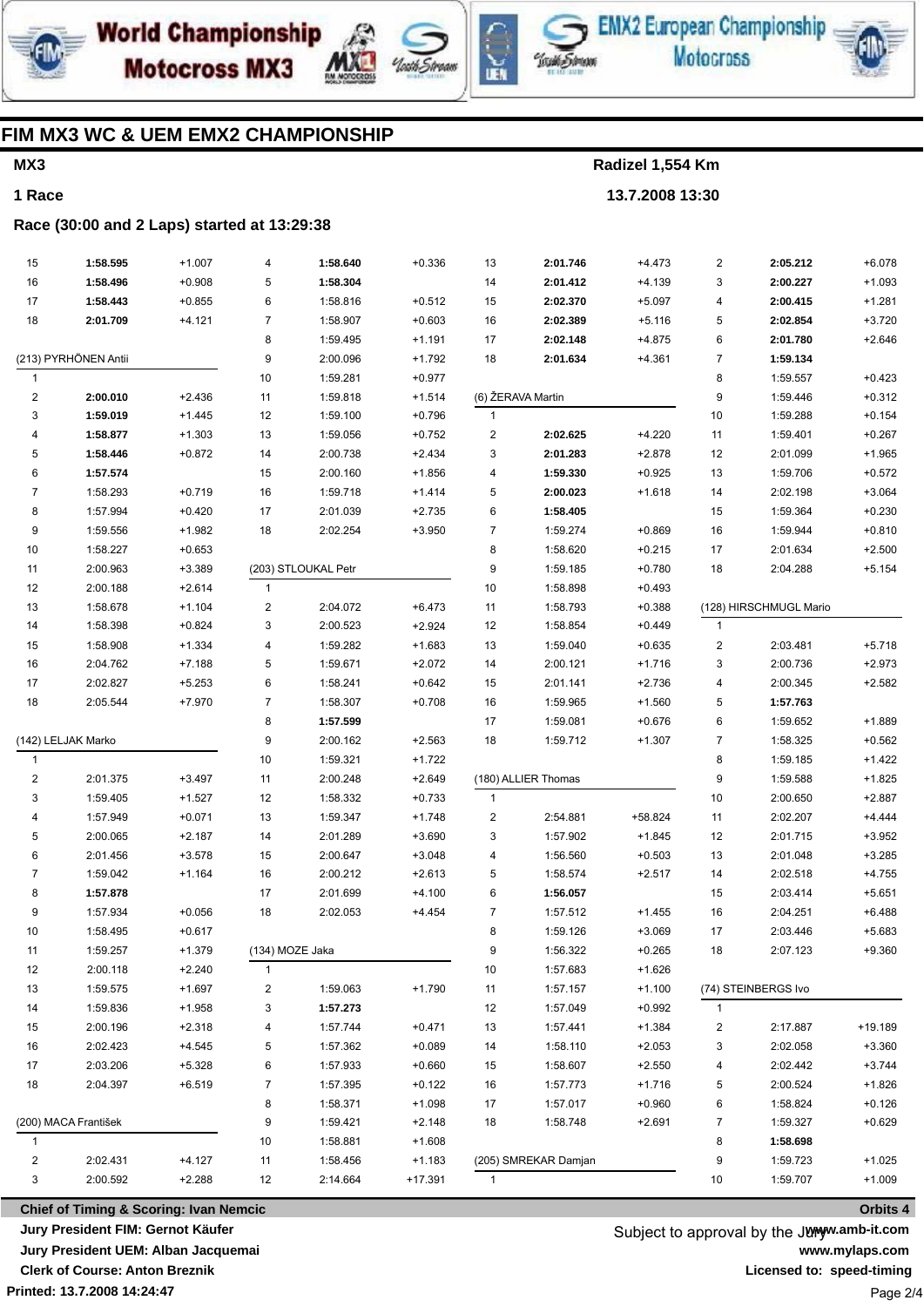





EMX2 European Championship **Motocross** 



### FIM MX3 WC & UEM EMX2 CHAMPIONSHIP

### MX3

1 Race

Radizel 1,554 Km

13.7.2008 13:30

#### Race (30:00 and 2 Laps) started at 13:29:38

| 11                   | 1:58.927                                          | $+0.229$ | 2              | 1:59.099              | $+1.227$  | 13                      | 2:03.408               | $+3.417$  | 5              | 2:00.020              | $+2.115$  |
|----------------------|---------------------------------------------------|----------|----------------|-----------------------|-----------|-------------------------|------------------------|-----------|----------------|-----------------------|-----------|
| 12                   | 2:00.122                                          | $+1.424$ | 3              | 1:58.564              | $+0.692$  | 14                      | 2:03.128               | $+3.137$  | 6              | 2:23.948              | $+26.043$ |
| 13                   | 1:59.599                                          | $+0.901$ | 4              | 1:57.872              |           | 15                      | 2:10.202               | $+10.211$ | $\overline{7}$ | 1:59.879              | $+1.974$  |
| 14                   | 2:01.421                                          | $+2.723$ | 5              | 1:57.983              | $+0.111$  | 16                      | 2:05.154               | $+5.163$  | 8              | 2:01.814              | $+3.909$  |
| 15                   | 2:02.124                                          | $+3.426$ | 6              | 2:00.080              | $+2.208$  | 17                      | 2:11.072               | $+11.081$ | 9              | 2:02.841              | $+4.936$  |
| 16                   | 2:00.696                                          | $+1.998$ | $\overline{7}$ | 1:59.171              | $+1.299$  |                         |                        |           | 10             | 2:02.522              | $+4.617$  |
| 17                   | 2:02.755                                          | $+4.057$ | 8              | 2:00.466              | $+2.594$  |                         | (28) VANDERSANDEN Adri |           | 11             | 2:03.793              | $+5.888$  |
| 18                   | 2:07.807                                          | $+9.109$ | 9              | 1:58.658              | $+0.786$  | $\mathbf{1}$            |                        |           | 12             | 2:09.185              | +11.280   |
|                      |                                                   |          | 10             | 2:01.631              | $+3.759$  | $\overline{\mathbf{c}}$ | 2:03.889               | $+2.672$  | 13             | 2:01.464              | $+3.559$  |
| (83) HUBERT Emmanuel |                                                   |          | 11             | 2:02.493              | $+4.621$  | 3                       | 2:03.564               | $+2.347$  | 14             | 2:02.737              | $+4.832$  |
| $\mathbf{1}$         |                                                   |          | 12             | 2:00.929              | $+3.057$  | 4                       | 2:03.839               | $+2.622$  | 15             | 2:02.823              | $+4.918$  |
| $\overline{c}$       | 2:05.614                                          | $+5.508$ | 13             | 1:58.892              | $+1.020$  | 5                       | 2:03.821               | $+2.604$  | 16             | 2:01.439              | $+3.534$  |
| 3                    | 2:00.611                                          | $+0.505$ | 14             | 1:59.745              | $+1.873$  | 6                       | 2:02.251               | $+1.034$  | 17             | 2:02.809              | $+4.904$  |
| 4                    | 2:00.793                                          | $+0.687$ | 15             | 1:59.704              | $+1.832$  | 7                       | 2:01.518               | $+0.301$  |                |                       |           |
| 5                    | 2:00.106                                          |          | 16             | 1:59.425              | $+1.553$  | 8                       | 2:01.217               |           |                | (155) TORSIELLO Fabio |           |
| 6                    | 2:01.171                                          | $+1.065$ | 17             | 1:58.767              | $+0.895$  | 9                       | 2:02.980               | $+1.763$  | $\mathbf{1}$   |                       |           |
| 7                    | 2:00.992                                          | $+0.886$ |                |                       |           | 10                      | 2:02.776               | $+1.559$  | 2              | 2:04.206              | $+2.187$  |
| 8                    | 2:00.825                                          | $+0.719$ |                | (55) BEGGI Cristian   |           | 11                      | 2:02.912               | $+1.695$  | 3              | 2:02.182              | $+0.163$  |
| 9                    | 2:00.646                                          | $+0.540$ | $\mathbf{1}$   |                       |           | 12                      | 2:04.896               | $+3.679$  | 4              | 2:02.019              |           |
| 10                   | 2:00.498                                          | $+0.392$ | $\overline{c}$ | 1:59.419              | $+1.845$  | 13                      | 2:07.256               | $+6.039$  | 5              | 2:02.835              | $+0.816$  |
| 11                   | 2:01.251                                          | $+1.145$ | 3              | 1:58.647              | $+1.073$  | 14                      | 2:06.512               | $+5.295$  | 6              | 2:03.244              | $+1.225$  |
| 12                   | 2:02.486                                          | $+2.380$ | 4              | 1:57.574              |           | 15                      | 2:04.659               | $+3.442$  | $\overline{7}$ | 2:02.827              | $+0.808$  |
| 13                   | 2:03.768                                          | $+3.662$ | 5              | 2:17.036              | +19.462   | 16                      | 2:03.916               | $+2.699$  | 8              | 2:04.943              | $+2.924$  |
| 14                   | 2:04.121                                          | $+4.015$ | 6              | 2:01.122              | $+3.548$  | 17                      | 2:08.386               | $+7.169$  | 9              | 2:03.659              | $+1.640$  |
| 15                   | 2:04.322                                          | $+4.216$ | $\overline{7}$ | 1:58.991              | $+1.417$  |                         |                        |           | 10             | 2:03.514              | $+1.495$  |
| 16                   | 2:03.378                                          | $+3.272$ | 8              | 1:59.264              | $+1.690$  |                         | (24) BRUMLA Voytech    |           | 11             | 2:03.610              | $+1.591$  |
| 17                   | 2:06.970                                          | $+6.864$ | 9              | 1:58.352              | $+0.778$  | $\mathbf{1}$            |                        |           | 12             | 2:05.269              | $+3.250$  |
|                      |                                                   |          | 10             | 1:58.966              | $+1.392$  | $\overline{\mathbf{c}}$ | 2:05.380               | $+4.519$  | 13             | 2:10.664              | $+8.645$  |
| (124) DE BELDER Tom  |                                                   | 11       | 1:57.739       | $+0.165$              | 3         | 2:01.800                | $+0.939$               | 14        | 2:07.578       | $+5.559$              |           |
| $\mathbf{1}$         |                                                   |          | 12             | 1:59.483              | $+1.909$  | 4                       | 2:00.861               |           | 15             | 2:07.152              | $+5.133$  |
| $\overline{c}$       | 2:04.249                                          | $+5.074$ | 13             | 2:00.355              | $+2.781$  | 5                       | 2:01.438               | $+0.577$  | 16             | 2:02.815              | $+0.796$  |
| 3                    | 2:00.555                                          | $+1.380$ | 14             | 2:00.317              | $+2.743$  | 6                       | 2:03.174               | $+2.313$  | 17             | 2:03.693              | $+1.674$  |
| 4                    | 1:59.175                                          |          | 15             | 2:02.819              | $+5.245$  | $\overline{7}$          | 2:01.379               | $+0.518$  |                |                       |           |
| 5                    | 2:00.798                                          | $+1.623$ | 16             | 2:06.721              | $+9.147$  | 8                       | 2:01.647               | $+0.786$  |                | (117) RADEK Bohuslav  |           |
| 6                    | 2:01.703                                          | $+2.528$ | 17             | 2:12.059              | $+14.485$ | 9                       | 2:02.060               | $+1.199$  | $\mathbf{1}$   |                       |           |
| $\overline{7}$       | 2:02.657                                          | $+3.482$ |                |                       |           | 10                      | 2:02.438               | $+1.577$  | 2              | 2:04.634              | $+3.332$  |
| 8                    | 2:00.730                                          | $+1.555$ |                | (161) BESONHE Michael |           | 11                      | 2:09.399               | $+8.538$  | 3              | 2:01.666              | $+0.364$  |
| 9                    | 1:59.232                                          | $+0.057$ | $\mathbf{1}$   |                       |           | 12                      | 2:03.858               | $+2.997$  | 4              | 2:01.632              | $+0.330$  |
| 10                   | 2:03.170                                          | $+3.995$ | 2              | 2:01.961              | $+1.970$  | 13                      | 2:02.599               | $+1.738$  | 5              | 2:01.302              |           |
| 11                   | 2:02.081                                          | $+2.906$ | 3              | 2:00.681              | $+0.690$  | 14                      | 2:06.098               | $+5.237$  | 6              | 2:03.894              | $+2.592$  |
| 12                   | 2:01.544                                          | $+2.369$ | 4              | 1:59.991              |           | 15                      | 2:04.307               | $+3.446$  | 7              | 2:04.209              | $+2.907$  |
| 13                   | 2:03.202                                          | +4.027   | 5              | 2:01.536              | $+1.545$  | 16                      | 2:06.334               | $+5.473$  | 8              | 2:06.676              | $+5.374$  |
| 14                   | 2:06.252                                          | $+7.077$ | 6              | 2:00.877              | $+0.886$  | 17                      | 2:14.828               | +13.967   | 9              | 2:06.480              | $+5.178$  |
| 15                   | 2:07.031                                          | $+7.856$ | 7              | 2:01.224              | $+1.233$  |                         |                        |           | 10             | 2:06.894              | $+5.592$  |
| 16                   | 2:05.043                                          | $+5.868$ | 8              | 2:00.832              | $+0.841$  |                         | (99) BUČENEC Tomaš     |           | 11             | 2:05.452              | $+4.150$  |
| 17                   | 2:04.981                                          | $+5.806$ | 9              | 2:05.734              | $+5.743$  | $\mathbf{1}$            |                        |           | 12             | 2:09.478              | $+8.176$  |
|                      |                                                   |          | 10             | 2:02.803              | $+2.812$  | 2                       | 1:59.183               | $+1.278$  | 13             | 2:08.175              | $+6.873$  |
| (60) ŠIPEK Nenad     |                                                   |          | 11             | 2:04.997              | $+5.006$  | 3                       | 1:58.372               | $+0.467$  | 14             | 2:05.664              | $+4.362$  |
| 1                    |                                                   |          | 12             | 2:02.976              | $+2.985$  | 4                       | 1:57.905               |           | 15             | 2:03.527              | $+2.225$  |
|                      |                                                   |          |                |                       |           |                         |                        |           |                |                       |           |
|                      | <b>Chief of Timing &amp; Scoring: Ivan Nemcic</b> |          |                |                       |           |                         |                        |           |                |                       | Orbits 4  |

**Chief of Timing & Scoring: Ivan Nemcic** Jury President FIM: Gernot Käufer Jury President UEM: Alban Jacquemai

**Clerk of Course: Anton Breznik** 

Printed: 13.7.2008 14:24:47

Subject to approval by the Junyw.amb-it.com www.mylaps.com Licensed to: speed-timing Page 3/4